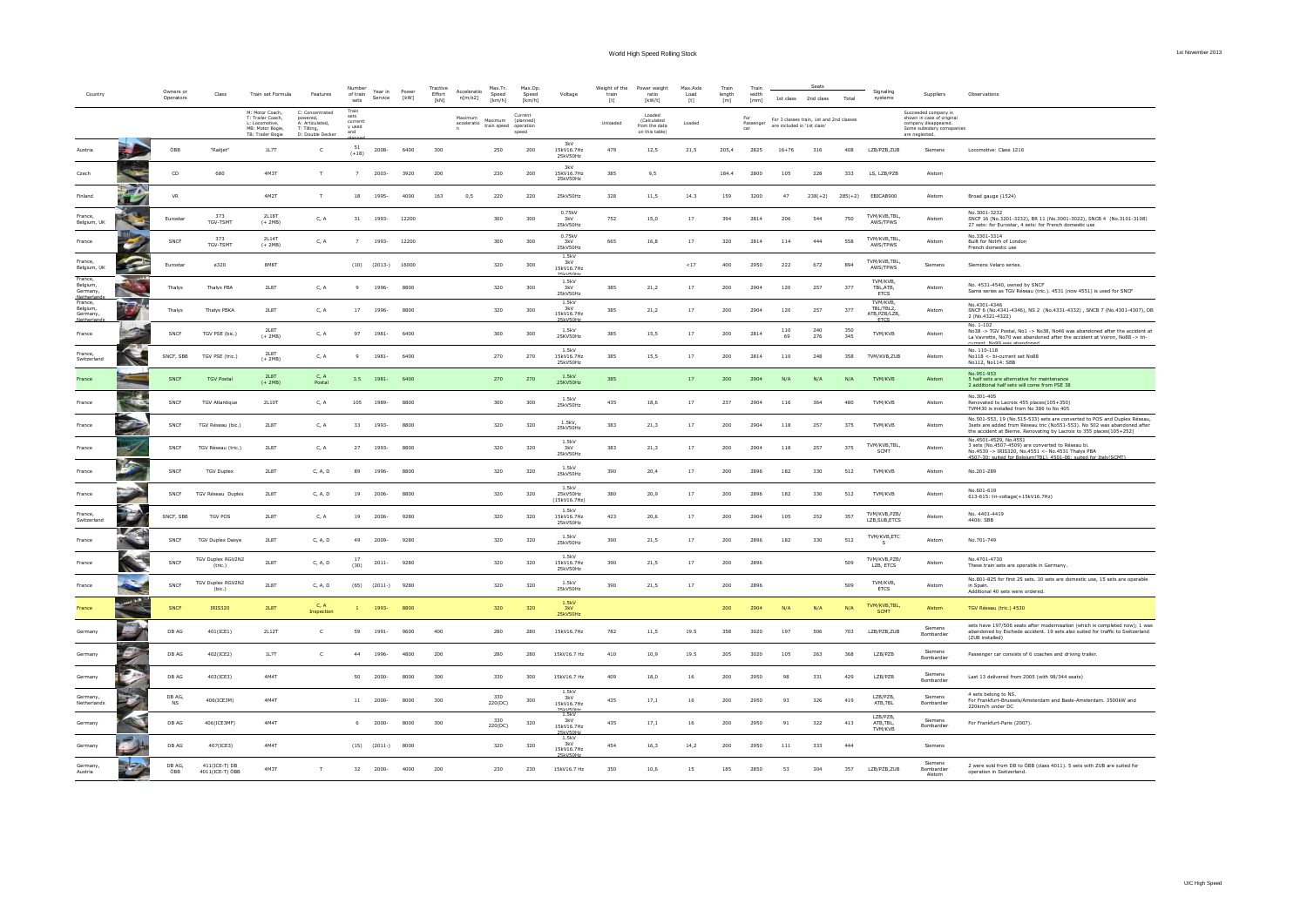World High Speed Rolling Stock 1st November 2013

|  | 1st November 2013 |  |  |
|--|-------------------|--|--|
|  |                   |  |  |

| Country                |                          | Owners or<br>Operators     | Class           | Train set Formula  | Features                  | Number<br>of train<br>sets    | Year in<br>Service | Power<br>$[{\sf kW}]$ | Tractive<br>Effort<br>[kN] | Acceleratio<br>n[m/s2] | Max.Tr.<br>Speed<br>[km/h] | Max.Op<br>Speed<br>[km/h] | Voltage                                    | Weight of the<br>train<br>[t] | Power weight<br>ratio<br><b>FkW/t1</b> | Max.Axle<br>Load<br>[t] | Train<br>length<br>[m] | Train<br>width<br>[mm] | 1st class      | 2nd class                   | Total                       | Signaling<br>systems                                           | Supplier:                            | Observation:                                                          |
|------------------------|--------------------------|----------------------------|-----------------|--------------------|---------------------------|-------------------------------|--------------------|-----------------------|----------------------------|------------------------|----------------------------|---------------------------|--------------------------------------------|-------------------------------|----------------------------------------|-------------------------|------------------------|------------------------|----------------|-----------------------------|-----------------------------|----------------------------------------------------------------|--------------------------------------|-----------------------------------------------------------------------|
| Germany                | $\epsilon$               | $\mathsf{DB}\,\mathsf{AG}$ | 411(ICE-T2)     | 4M3T               | $\top$                    | 28                            | 2005-              | 4000                  | 200                        |                        | 230                        | 230                       | 15kV16.7 Hz                                | 350                           | 10,5                                   | 15                      | 185                    | 2850                   | 55             | 321                         | 376                         | LZB/PZB                                                        | Siemens<br>Bombardie<br>Alstom       | Additional ICE-T trainsets (named ICE-T2) with more seating capacity  |
| Germany                | B                        | DB AG                      | 415(ICE-T)      | 3M2T               | T                         | $10\,$                        | 1999-              | 3000                  | 150                        |                        | 230                        | 230                       | 15kV16.7 Hz                                | 273                           | 10,2                                   | 15                      | $133\,$                | 2850                   | $41\,$         | 209                         | 250                         | LZB/PZB,ZUB                                                    | Siemens<br>Bombardier<br>Alstom      | Similar to class 411, 5 are suited for operation in Switzerland.      |
| Germany                | P                        | DB AG                      | 605(ICE-TD)     | 4M                 | т                         | 10                            | $2001 -$           | 2240                  | 160                        |                        | 200                        | 200                       | Diesel                                     | 200                           | 10,4                                   |                         | 106                    | 2850                   | $41\,$         | 154                         | 195                         | LZB/PZB, ZUB                                                   | Siemens<br>Bombardier<br>Alstom      | 5 were suited for operation in Denmark.                               |
| Germany                | $\mathcal{F}$            | DB AG                      | ICx $(7-car)$   | 3M4T               |                           | (Total<br>300 for<br>all ICx) | $(2016-)$          | 4950                  |                            | 0,55                   | 230                        | 230                       | 1.5kV<br>3kV<br>15kV16.7Hz<br><b>LV50H</b> | 455                           | 10,0                                   | $<18$                   | 202                    | 2852                   | 80             | 385                         | 482                         | ETCS,<br>LZB/PZB, ZUB                                          | Siemens<br>Bombardier                |                                                                       |
| Germany                | $\mathcal{F}$            | $\mathsf{DB}\,\mathsf{AG}$ | IC $x(10-car)$  | 5M5T               |                           | (Total<br>all ICx)            | 300 for (2016-)    | 8250                  |                            | 0,53                   | 249                        | 249                       | 15kV16.7Hz                                 | 659                           | 11,5                                   | $<\!18$                 | 288                    | 2852                   | 210            | 491                         | 701                         | FTCS.<br>LZB/PZB                                               | Siemens<br>Bombardier                |                                                                       |
| Germany                | 乡                        | <b>DB AG</b>               | $ICE-S$         | 2L1T               | Inspection                |                               | 2006               | 9600                  |                            |                        | 280                        | 280                       | 15kV16.7 Hz                                | 211                           |                                        |                         | 120.3                  | 2856                   | N/A            | N/A                         | N/A                         | LZB/PZB                                                        | Siemens                              |                                                                       |
| Italy                  | $\overline{\phantom{a}}$ | Trenitalia                 | ETR450          | 8M1T               | $\top$                    | 14                            | 1988-              | 5000                  |                            |                        | 250                        | 250                       | 3kV                                        | 435                           | 10,7                                   | 12.5<br>(unloaded)      | 233,9                  | 2750                   | 170            | 220                         | 390                         | SCMT/BACC                                                      | Alstom                               | 15 train sets were produced.                                          |
| Italy                  |                          | Trenitalia                 | ETR460          | 6M3T               | $\top$                    | 10                            | 1995-              | 5880                  | 207                        |                        | 250                        | 250                       | 3kV                                        | 445                           | 12,2                                   | 13.5<br>(unloaded)      | 237                    | 2800                   | 139            | 341                         | 480                         | SCMT/BACC                                                      | Alstom                               |                                                                       |
| Italy<br>Switzerland   |                          | Trenitalia<br>SBB          | ETR470          | 6M3T               | $\top$                    | 9                             | 1996-              | 5880                  |                            |                        | 200                        | 200                       | 3kV<br>15KV16.7Hz                          | 460                           | 11,8                                   | 15.1                    | 236.6                  | 2800                   | 151            | 324                         | 475                         | SCMT/BACC,Z<br>UB                                              | Alstom                               | Trenitalia: 5sets, SBB: 4sets                                         |
| Italy                  |                          | Trenitalia                 | ETR480          | 6M3T               | T                         | 15                            | 1997-              | 5880                  |                            |                        | 250                        | 250                       | 3kV<br>25kV50Hz                            | 422                           | 12,8                                   | 13.5<br>(unloaded)      | 237                    | 2800                   | 139            | 341                         | 480                         | SCMT/BACC                                                      | Alstom                               |                                                                       |
| Italy                  | Ø                        | Trenitalia                 | <b>ETR500</b>   | 2L12T              | $\mathsf{C}$              | 59                            | 1995-              | 8800                  | 400                        |                        | 300                        | 300                       | 3kV<br>25kV50Hz                            | 640(loaded)                   | 13,8                                   | $17\,$                  | 354                    | 2860                   | $39 + 156$     | 476                         | 671                         | SCMT/BACC<br><b>ETCS</b>                                       | Ansaldobreda<br>Alstom<br>Bombardier | Figures are for 3-class. 4-class are introduced from 2012             |
| Italy                  |                          | Trenitalia                 | <b>ETR600</b>   | 4M3T               | T                         | 12                            | 2008-              | 5600                  |                            | 0,48                   | 250                        | 250                       | 3kV<br>25kV50Hz                            | 443(loaded)                   | 12,6                                   | 17                      | 187.4                  | 2830                   | 126            | 306                         | 432                         | SCMT/BACCET<br>$\overline{\text{cs}}$                          | Alstom                               |                                                                       |
| Italy<br>Switzerland   |                          | Trenitalia<br>SBB          | ETR610          | 4M3T               | T                         | (22)                          | 2009-              | 5500                  | 226                        | 0,48                   | 250                        | 250                       | 3kV<br>15KV16.7Hz<br>25kV50Hz              | 466                           | 12,2                                   | 17                      | 187.4                  | 2830                   | $108 + 18$     | 304(Trenitalia)<br>296(SBB) | 430 (Trenitalia<br>422(SBB) | SCMT/BACC,L<br>ZB/PZB,ZUB,E<br>TCS                             | Alstom                               | Trenitalia: 7sets, SBB: 7+(8)sets                                     |
| Italy                  |                          | Trenitalia                 | ETR1000         | 4M4T               |                           | (49)                          | $(2014-)$          | 9800                  | 370                        | 0,7                    | 360                        | 300                       | 1.5kV<br>3kV<br>15kV16.7Hz                 | 500(loaded)                   | 19,6                                   | $17\,$                  | 202                    | 2924                   | 67             | 404                         | 471                         | ETCS                                                           | Ansaldobreda<br>Bombardier           |                                                                       |
| Italy                  |                          | <b>NTV</b>                 | <b>AGV575</b>   | EMU-11<br>(5MB7TB) | $\mathsf{A}$              | 25                            | $2012 -$           | 7500                  | Approx. 273                |                        | 300                        | 300                       | 3kV<br>25kV50Hz                            | 398                           | 15,0                                   | 17                      | 201                    | 3000                   | $19 + 143$     | 288                         | 450                         | SCMT/BACC<br><b>ETCS</b>                                       | Alstom                               | 3-class                                                               |
| Italy                  | $\blacktriangleright$    | RFI                        | "Epsilon"       | <b>2L8T</b>        | Inspection                | $\overline{2}$                | 2008-              | 8800                  |                            |                        | 300                        | 300                       | 3kV<br>25kV50Hz                            |                               |                                        | 17                      | 249                    | 2860                   | N/A            | N/A                         | N/A                         | <b>SCMT/BACC</b><br><b>ETCS</b>                                | Ansaldobreda<br>Alstom<br>Bombardie  | Based on ETR500                                                       |
| Netherlands<br>Belgium | S                        | NS Hispeed<br>SNCB         | V250            | 4M4T               |                           | (10)                          | 2012-<br>2013      | 5500                  | 300                        | 0,58                   | 250                        | 250                       | 1.5kV<br>3kV<br>25kV50Hz                   | 423                           | 11,8                                   | 17                      | 200,9                  | 2870                   | 127            | 419                         | 546                         | ATB, TBL, LZB, E<br>TCS                                        | Ansaldobreda                         | NS Hispeed:9(7) sets, SNCB 0(3) sets<br>2013.1- service is suspended. |
| Norway                 |                          | Flytoget                   | <b>BM71</b>     | $3M$               |                           | $16\,$                        | 1997-              | 1950                  |                            |                        | 210                        | $_{\rm 210}$              | 15KV16.7Hz                                 | 158                           | 11,4                                   |                         | 82.1                   | 3048                   | $\overline{0}$ | 168                         | 168                         | EBICAB700                                                      | Bombardier                           | An intermediate car is being introduced for all sets.                 |
| Norway                 | $\mathbf{C}$             | <b>NSB</b>                 | <b>BM73</b>     | 4M                 | T                         | 22                            | 1999-              | 1950                  |                            |                        | 210                        | 210                       | 15KV16.7Hz                                 | 212                           | 8,5                                    | 16.5                    | 108                    | 3048                   |                |                             | 203<br>246                  | EBICAB700                                                      | Bombardier                           | "Signatur"                                                            |
| Portugal               |                          | $\mathsf{CP}$              | CPA4000         | 4M2T               | T                         | 10                            | 1999-              | 3920                  | 210                        |                        | 220                        | 220                       | 25kV50Hz                                   | 299                           | 12,1                                   | 14.4                    | 158.9                  | 2920                   | 96             | 205                         |                             | 299 +2hp EBICAB700                                             | Alstom                               | Broad gauge (1668)<br>Loading gauge meets CP requirement              |
| Russia, Finland        | $\mathcal{L}$            | Karelian<br>Railways       | Sm <sub>6</sub> | 4M3T               | т                         | $\ddot{a}$                    | $2010 -$           | 5500                  | 226                        |                        | 220                        | 220                       | 3kV<br>25kV50Hz                            | 409(Loaded)                   | 13,4                                   | 17                      | 184.8                  | 3200                   | $42 + 6$       | 304                         | $352+2hp$                   |                                                                | Alston                               | Broad gauge (1522 and 1520)<br>Operated by RZD and VR.                |
| Russia                 |                          | RZD                        | <b>ER200</b>    | 8M2T               |                           | $\circ$                       | 1974-<br>2009      | 7680                  |                            | 0,4                    | 200                        | 200                       | 3kV                                        | 557.4                         | 12,8                                   |                         | 260                    | 3130                   |                |                             | 544                         |                                                                | <b>RVR</b>                           | Broad gauge (1520)                                                    |
| Russia                 |                          | RZD                        | "Sapsan" B1     | 4M6T               |                           | (Total<br>16 in               | 2009-              | 8000                  | 328                        | 0,43                   | 250                        | 250                       | 3kV                                        | 662(Loaded)                   | 12,1                                   | $17\,$                  | 250                    | 3265                   | 104            | 500                         | 604                         |                                                                | Siemens                              | Broad gauge (1520)                                                    |
| Russia                 |                          | RZD                        | "Sapsan" B2     | 4M6T               |                           | R18R<br>(Total<br>16 in       | 2009-              | 8000                  | 328                        | 0,42                   | 250                        | 250                       | 3kV<br>25kV50Hz                            | 678(Loaded)                   | 11,8                                   | $18\,$                  | 250                    | 3265                   | 104            | 500                         | 604                         |                                                                | Siemens                              | Broad gauge (1520)                                                    |
| Slovenia               | A                        | <b>SZ</b>                  | ETR310          | $2$ M1T            | T                         | $\overline{\mathbf{3}}$       | 2002-              | 1980                  |                            |                        | 200                        | 200                       | 3kV                                        |                               |                                        | 14.8                    | 81.2                   | 2800                   | 30             | 136                         | 166                         | SCMT/BACC, P<br>ZB                                             | Alstom                               |                                                                       |
| Spain                  | 编<br><b>No.</b>          | Renfe<br>Operadora         | S100 (bic.)     | 2L8T               | C, A                      | 14                            | 1992-              | 8800                  | 220                        |                        | 300                        | 300                       | 25kV50Hz                                   | 392                           | 21,0                                   | 17.2                    | 200.15                 | 2904                   | $38 + 78$      |                             | 211(+2hp) 330(+2hp)         | ASFA/LZB,ERT<br>MS                                             | Alstom                               | "AVE<br>3 classes                                                     |
| Spain                  |                          | Renfe<br>Operadora         | S100 (tric.)    | <b>2L8T</b>        | $\mathsf{C},\,\mathsf{A}$ | $10\,$                        | 1992-              | 8800                  | 220                        |                        | $300\,$                    | 300                       | 1.5kV<br>3kV<br>25kV50Hz                   | 392                           | 21,0                                   | 17.2                    | 200.15                 | 2904                   |                |                             | 38+78 211(+2hp) 330(+2hp)   | ASFA/LZB.TVM<br>/KVB, ERTMS                                    | Alstom                               | "AVE"<br>10 sets are tri-current and operable in France from 2013.    |
| Spain                  |                          | Renfe<br>Operadora         | S101            | <b>2L8T</b>        | C, A                      | $^{\circ}$                    | 1996<br>2010       | 5400                  |                            |                        | 200                        | 200                       | 3kV                                        | 392                           | 12,9                                   | 17.2                    | 200.15                 | 2904                   | 112            |                             | 200(+2hp) 314(+2hp)         | ASFA/EBICAB9<br>00                                             | Alstom                               | "Euromed"<br>Gauge 1668<br>All sets converted to S100.                |
| Spain                  | $\mathbf{a}$             | Renfe<br>Operadora         | S102            | 2L12T              | C, A, T                   | 16                            | 2005-              | 8000                  |                            |                        | 330                        | 300                       | 25kV50H2                                   | 324                           | 22,9                                   | $17\,$                  | 200.244                | 2960                   | $45 + 76$      |                             | 193(+2hp) 314(+2hp)         | ASFA/LZB/ETC<br>s                                              | Talgo<br>Bombardier                  | "AVE"<br>3 classes                                                    |
| Spain                  |                          | Renfe<br>Operadora         | S103            | 4M4T               |                           | 26                            | 2007-              | 8800                  | 283                        |                        | 350                        | 300                       | 25kV50Hz                                   | 439                           | 18,7                                   | $<17\,$                 | 200                    | 2950                   |                |                             |                             | 38+103 $262(+2hp)$ $403(+2hp)$ $\frac{\text{ASFA/LZB/ETC}}{c}$ | Siemens                              | "AVF"<br>3 classes                                                    |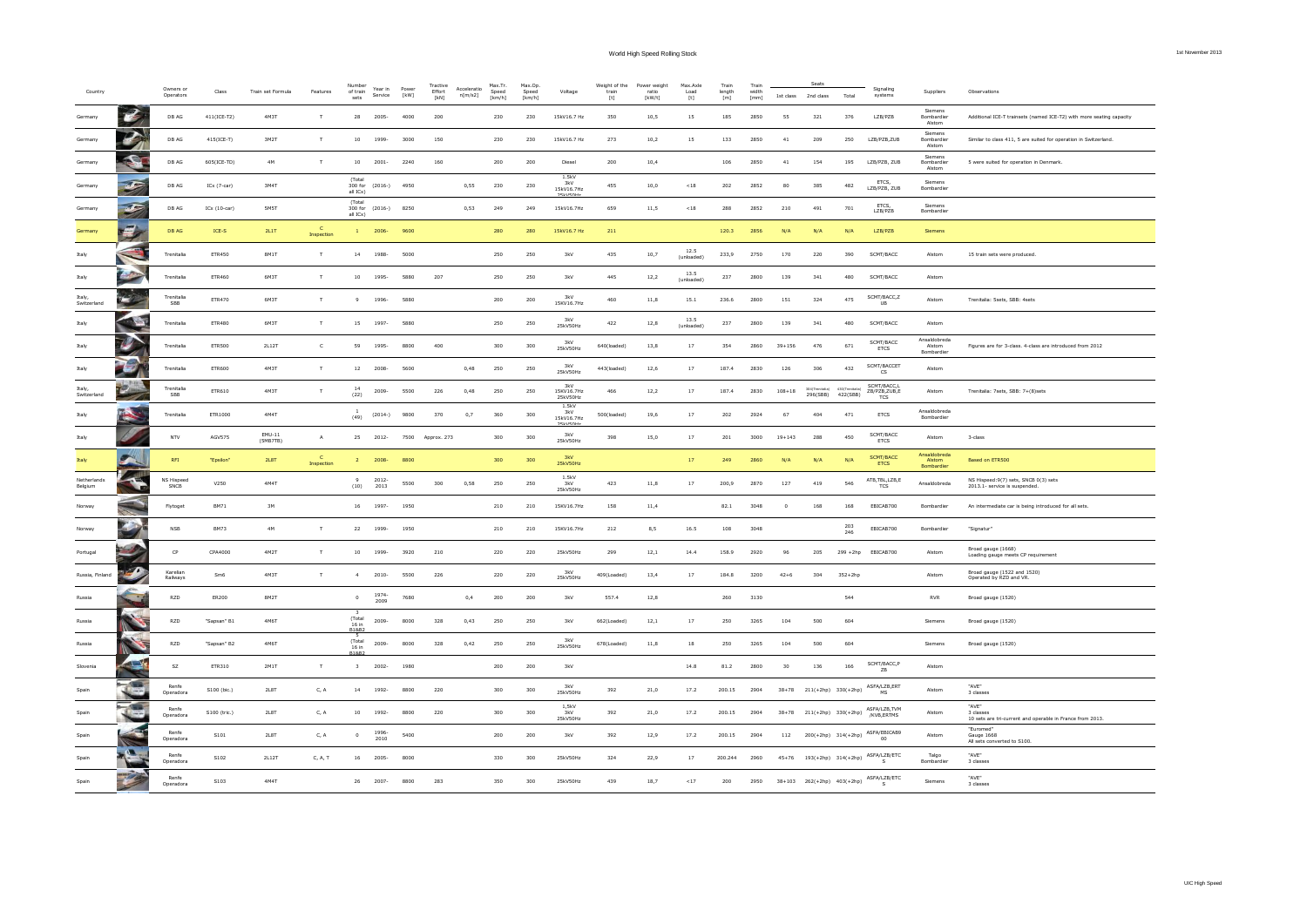| Country     |               | Owners or<br>Operators    | Class         | Train set Formula                               | Features              | of train<br>$_{\rm sets}$ | Year in<br>Service | Powe<br>[kW]                   | Tractive<br>Effort<br>[KN] | Acceleratio<br>n[m/s2] | Max.Tr.<br>Speed<br>[km/h]    | Max.Op.<br>Speed<br>[km/h]       | Voltage                            | Weight of the<br>trai<br>$[t] \centering% \includegraphics[width=0.9\textwidth]{Figures/PN1.png} \caption{The 3D (black) model for the $L^2$-error of the estimators in the left and right. The left and right is the same time. The right is the same time, the right is the same time.} \label{fig:TPN1}$ | Power weight<br>ratio<br>[kW/t] | Max.Axle<br>Load<br>$[t] \centering% \includegraphics[width=0.9\textwidth]{Figures/PN1.png} \caption{The 3D (black) model for the $L^2$-error of the estimators in the left and right. The left and right is the same time. The right is the same time, the right is the same time.} \label{fig:TPN1}$ | Train<br>length<br>$[{\sf m}]$ | Train<br>widt<br>[mm] | 1st class               | 2nd class          | Total                     | Signaling<br>systems                                                               | <b>Supplier:</b>            | Observations                                                                                                                                                                                                          |
|-------------|---------------|---------------------------|---------------|-------------------------------------------------|-----------------------|---------------------------|--------------------|--------------------------------|----------------------------|------------------------|-------------------------------|----------------------------------|------------------------------------|-------------------------------------------------------------------------------------------------------------------------------------------------------------------------------------------------------------------------------------------------------------------------------------------------------------|---------------------------------|--------------------------------------------------------------------------------------------------------------------------------------------------------------------------------------------------------------------------------------------------------------------------------------------------------|--------------------------------|-----------------------|-------------------------|--------------------|---------------------------|------------------------------------------------------------------------------------|-----------------------------|-----------------------------------------------------------------------------------------------------------------------------------------------------------------------------------------------------------------------|
| Snair       |               | Renfe<br>Operadora        | 5104          | 4M                                              |                       | 20                        | 2004-              | 4000                           | 212                        | 0.72                   | 250                           | 250                              | 25kV50Hz                           | 222                                                                                                                                                                                                                                                                                                         | 16,6                            | 17                                                                                                                                                                                                                                                                                                     | 107.1                          | 2920                  | 30                      |                    |                           | $206(+1\mathrm{hp}) - 236(+1\mathrm{hp}) - \frac{\mathsf{ASFA/LZB/ETC}}{2}$        | CAF<br>Alston               | "Avant"                                                                                                                                                                                                               |
| Spair       | $\mathbf{a}$  | Renfe<br>Operadora        | S112          | 2L12T                                           | C, A, T               | 30                        | $2010 -$           | 8000                           | 200                        |                        | 330                           | 300                              | 25kV50Hz                           | 322                                                                                                                                                                                                                                                                                                         | 23,5                            | $17\,$                                                                                                                                                                                                                                                                                                 | 200.244                        | 2960                  | 71                      |                    | 292(+2hp) 363(+2hp)       | ASFA/LZB/ETC<br>S.                                                                 | Talgo<br>Bombardier         | Similar to S102 but capacity is increased.                                                                                                                                                                            |
| Spain       |               | Renfe<br>Operadora        | ${\sf S114}$  | $4\mathsf{M}$                                   |                       | 13                        | $2011 -$           | 4000                           | $212\,$                    | 0,74                   | ${\bf 250}$                   | 250                              | 25kV50Hz                           | $\boldsymbol{^{248}}$                                                                                                                                                                                                                                                                                       | 15,0                            | $16\,$                                                                                                                                                                                                                                                                                                 | 107.9                          | 2830                  | N/A                     |                    |                           | $237(+1\mathrm{hp}) - 237(+1\mathrm{hp}) - \frac{\text{ASFA/LZB/ETC}}{\mathrm{c}}$ | Alstom                      | "Avant"                                                                                                                                                                                                               |
| Spain       | $\mathcal{L}$ | Renfe<br>Operadora        | S120          | 4M                                              |                       | 22<br>(30)                | 2006-              | 4000<br>(DC:2700)              | 150                        | 0,52                   | 250<br>220(DC)                | 250<br>220(DC)                   | 3kV<br>25kV50Hz                    | 256                                                                                                                                                                                                                                                                                                         | 14,5                            | 16.2                                                                                                                                                                                                                                                                                                   | 107.3                          | 2920                  | $81(+1hp)$              | 156                | 237(+1hp)                 | ASFA/LZB/ETC                                                                       | CAF<br>Alstom<br>Bombardier | "Alvia<br>Dual gauge (1668,1435)                                                                                                                                                                                      |
| Spair       |               | Renfe<br>Operadora        | S121          | 4M                                              |                       | 15<br>(29)                | 2008-              | 4800                           | 212                        | 0,68                   | 250<br>220(DC)                | 250<br>220(DC)                   | 3kV<br>25kV50Hz                    | 252                                                                                                                                                                                                                                                                                                         | 17,5                            |                                                                                                                                                                                                                                                                                                        | 107.4                          | 2920                  | N/A                     |                    | 280(+1hp) 280(+1hp)       | ASFA/LZB/ETC<br>$\mathsf{s}$                                                       | CAF<br>Alstom               | "Avant"<br>Dual gauge (1668,1435)                                                                                                                                                                                     |
| Spai        |               | Renfe<br>Operadora        | S130          | 2L11T                                           | C, A, T               | 30 <sub>2</sub>           | $2007 -$           | 4800<br>(DC:4000)              | 220                        |                        | 250<br>220(DC)                | 250<br>220(DC)                   | 201<br>25kV50Hz                    | $_{\rm 312}$                                                                                                                                                                                                                                                                                                | 15,4                            | $18\,$                                                                                                                                                                                                                                                                                                 | 185.2                          | 2960                  | $62(+1hp)$              | 236                | $298(+1)$                 | ASFA/LZB/EBI<br>CAB900/ETCS                                                        | Talgo<br>Bombardier         | "Alvia"<br>Dual gauge (1668,1435)<br>15 sets will be converted to S130H                                                                                                                                               |
| Spair       |               | Renfe<br>Operadora        | S730          | 2L11T<br>(2T are dedicated<br>for diesel engine | C, A, T               | 14                        | 2012-              | (DC:4000)<br>Diesel:36<br>00 1 | 220                        |                        | 250<br>220(DC)<br>180(diesel) | 250<br>220(DC)<br>$180$ (diesel) | 3kV<br>25kV50Hz<br>Diesel          | 385                                                                                                                                                                                                                                                                                                         | 12,5                            | 18                                                                                                                                                                                                                                                                                                     | 186                            | 2960                  | $44(+2hp)$              | 216                | $260(+2hp)$               | ASFA/LZB/EBI<br>CAB900/ETCS                                                        | Talgo<br>Bombardier         | Diesel hybrid version of S130. Diesel engines are installed on 2 end cars next<br>to the locomotive. 15 sets are converted from S130. Dual gauge<br>(1668,1435). No12 was abandoned after the accident at Santiago de |
| Spair       |               | Renfe<br>Operadora        | S490          | 2M1T                                            | $\mathsf{T}$          | 10                        | 1999-              | 2200                           | 130                        |                        | 220                           | 220                              | 3kV                                | 159                                                                                                                                                                                                                                                                                                         | 12,8                            | 16                                                                                                                                                                                                                                                                                                     |                                | 3282                  | 49                      | 111                | $160(+1hp)$               | ASFA                                                                               | Alstom                      | "Alaris"<br>Broad gauge (1668)                                                                                                                                                                                        |
| Spain       |               | ADIF                      | A330          | 2L3T                                            | C, A, T<br>Inspection | $\mathbf{1}$              | 2007               |                                |                            |                        | 330                           | 300                              | 25kV50Hz                           | 190                                                                                                                                                                                                                                                                                                         |                                 |                                                                                                                                                                                                                                                                                                        | 82                             | 2960                  | N/A                     | N/A                | N/A                       | <b>ASFA</b><br><b>ETCS</b>                                                         | Talgo<br>Bombardier         |                                                                                                                                                                                                                       |
| Sweder      | F             | SI                        | X2(X2000)     | 1LST<br>1L6T                                    | C, T                  | 36                        | 1990-              | 3260                           | 160                        |                        | 200                           | 200                              | 15kV16.7Hz                         | 360(6T)                                                                                                                                                                                                                                                                                                     | 8,5                             | 18,5                                                                                                                                                                                                                                                                                                   | 140<br>165                     | 3080                  | 48<br>96                | 213                | $261(+2h)$<br>$309(+2hp)$ | EBICAB700                                                                          | Bombardier                  |                                                                                                                                                                                                                       |
| Sweden      |               | SJ                        | <b>X40</b>    | 2M<br>3M                                        | D                     | 16<br>27                  | 2005-              | 1600<br>2400                   |                            | 0,64                   | 200                           | 200                              | 15kV16.7Hz                         | 140<br>205                                                                                                                                                                                                                                                                                                  | 10,4                            |                                                                                                                                                                                                                                                                                                        | 55.1<br>81.5                   | 2960                  |                         | 180<br>288         | 180<br>288                | EBICAB700                                                                          | Alstom                      |                                                                                                                                                                                                                       |
| Sweder      |               | Arlanda<br>Express        | $x_3$         | $2$ M2T                                         |                       | $\overline{7}$            | 1999-              | 2240                           |                            |                        | 200                           | 200                              | 15kV16.7Hz                         | 193                                                                                                                                                                                                                                                                                                         | 10,8                            |                                                                                                                                                                                                                                                                                                        | 93,4                           | 3063                  |                         | 190                | 190                       | EBICAB700                                                                          | Alstom                      |                                                                                                                                                                                                                       |
| Sweden      |               | SJ                        | X55 (SJ 3000) | EMU-4                                           |                       | (20)                      | 2012-              | 3180                           |                            |                        | 250                           | 200                              | 15kV16.7Hz                         | 274                                                                                                                                                                                                                                                                                                         | 10,8                            |                                                                                                                                                                                                                                                                                                        | 107                            | 3430                  | 64                      | 181                | 245                       | EBICAB700<br>ETCS                                                                  | Bombardier                  |                                                                                                                                                                                                                       |
| Switzerland |               | SBB                       | RABDe500(ICN) | <b>4M3T</b>                                     | $\top$                | 44                        | 2000-              | 5200                           | 210                        |                        | 220                           | 200                              | 15kV16.7Hz                         | 355                                                                                                                                                                                                                                                                                                         | 13.3                            |                                                                                                                                                                                                                                                                                                        | 188                            | 2830                  | 125                     | 326                | 451                       | ZUB                                                                                | Bombardier<br>Alstom        |                                                                                                                                                                                                                       |
| Poland      |               | PKP Intercity             | "Pendolino"   | 4M3T                                            |                       | (19)                      | $(2014-)$          | 5600                           |                            | 0,49                   | 250                           | 250                              | 3kV<br>15KV16.7Hz<br>25kV50Hz      | 395,5                                                                                                                                                                                                                                                                                                       | 14,2                            | 17                                                                                                                                                                                                                                                                                                     | 187,4                          | 2800                  | 57                      | 345                | 402                       | ETCS, SHP, LS, L<br>ZB/PZB                                                         | Alstom                      |                                                                                                                                                                                                                       |
|             | 75            | CC, EC, EM,<br>FGW, GC, V | IC125         | 2L71<br>2L8T                                    | $\mathsf{C}$          | 80                        | 1976-              | 3360                           |                            |                        | 200<br>(125mph)               | 200<br>(125mph)                  | Diesel                             | 383(2L7T)                                                                                                                                                                                                                                                                                                   |                                 |                                                                                                                                                                                                                                                                                                        | 197<br>220                     | 2740                  |                         |                    | 472 etc                   | AWS/TPWS                                                                           | BREL                        | CC: Cross Country, EC: East Coast, EM: East Midlands, FGW: First Great<br>Western, GC: Grand Central, V: Virgin                                                                                                       |
|             |               | East Coast                | <b>IC225</b>  | 1L9T                                            | $\epsilon$            | 30                        | 1989-              | 4350                           |                            |                        | 225<br>(140mph)               | 200<br>(125mph)                  | 25kV50Hz                           |                                                                                                                                                                                                                                                                                                             |                                 |                                                                                                                                                                                                                                                                                                        | 226                            | 2740                  | 112                     | 368                | 480                       | AWS/TPWS                                                                           | BREL, Alstom                |                                                                                                                                                                                                                       |
|             |               | EC, GC, HT,<br><b>NR</b>  | 180           | 5M                                              |                       | 14                        | 2000-              | 2800                           |                            |                        | 200<br>(125mph)               | 200<br>(125mph)                  | Diesel                             | 252.5                                                                                                                                                                                                                                                                                                       | 10,2                            |                                                                                                                                                                                                                                                                                                        | 116.5                          | 2730                  | 42                      | 226                | 268                       | AWS/TPWS                                                                           | Alstom                      | "Adelante"<br>EC: East Coast, GC: Grand Central, HT: Hull Trains, NR: Northern Rail                                                                                                                                   |
|             |               | Cross Country             | ${\bf 220}$   | 4M                                              |                       | 34                        | $2001 -$           | 2200                           |                            |                        | 200<br>(125mph)               | 200<br>(125mph)                  | Diesel                             | 185.6                                                                                                                                                                                                                                                                                                       | $11,0$                          |                                                                                                                                                                                                                                                                                                        | 93.34                          | 2730                  | 26                      | 162                | 188                       | AWS/TPWS                                                                           | Bombardier                  | "Voyger"                                                                                                                                                                                                              |
|             |               | Cross Country.<br>Virgin  | 221           | 4M<br>5M                                        | $\mathbf{r}$          | 40                        | 2002-              | 2800(5M)                       |                            |                        | 200<br>(125mph)               | 200<br>(125mph)                  | Diesel                             | 227(4M)<br>282.8(5M)                                                                                                                                                                                                                                                                                        | 9,2                             |                                                                                                                                                                                                                                                                                                        | 93.3(4M)<br>116.2(5M)          | 2730                  | 26                      | 162(4M)<br>224(5M) | 188(4M)<br>250(5M)        | AWS/TPWS                                                                           | Bombardier                  | "Super Voyger"                                                                                                                                                                                                        |
|             |               | East Midlands             | 222           | 4M<br>5M                                        |                       | 17                        | $2004 -$           | 3920(7M)                       |                            |                        | 200<br>(125mph)               | 200<br>(125mph)                  | Diesel                             |                                                                                                                                                                                                                                                                                                             |                                 |                                                                                                                                                                                                                                                                                                        | 161.8(7M)                      | 2730                  | 106                     | 236                | 342                       | AWS/TPWS                                                                           | Bombardier                  | "Meridian"                                                                                                                                                                                                            |
|             | L)            | Virgin                    | 390           | <b>7M</b><br>6M3T                               | $\mathsf{T}$          | 52<br>(56)                | $2002 -$           | 5500                           | 204                        |                        | 225<br>$(140 \text{mph})$     | 200<br>$(125 \text{moh})$        | 25KV50Hz                           | $\bf 458$<br>(loaded)                                                                                                                                                                                                                                                                                       | 12,0                            | 16.1                                                                                                                                                                                                                                                                                                   | 217                            | 2730                  | 145                     | 294                | 439                       | AWS/TPWS                                                                           | Alstom                      | Decided to increasing train length to 11 car for 31 train sets and creation of 4<br>new 11 car trainsets.                                                                                                             |
| UK          |               | Southeasten               | 395           | 4M2T                                            |                       | 29                        | 2009-              | 3360                           |                            | 0,7                    | 225                           | 225                              | 0.75KV<br>25kV50Hz                 |                                                                                                                                                                                                                                                                                                             |                                 | 11<br>(unloaded)                                                                                                                                                                                                                                                                                       | 121.8                          | 2810                  | $\Omega$                | 348                | 348                       | TVM/KVB<br>AWS/TPWS                                                                | Hitachi                     |                                                                                                                                                                                                                       |
| UK          | <b>TANK</b>   | <b>Agility Trains</b>     |               | 3M2T                                            |                       |                           | $(58)$ $(2017-)$   |                                |                            | 0,7                    | 200                           | 200                              | 25kV50Hz<br>+ Diesel (Bi-          | 230<br>249 (bi-mode)                                                                                                                                                                                                                                                                                        |                                 | Avg.)<br>18,4                                                                                                                                                                                                                                                                                          | 130                            | 2740                  |                         |                    |                           | AWS/TPWS                                                                           | Hitachi                     | 46 sets: Bi-mode, 12 sets: Electric<br>Bi-mode is possible to be propelled by both electricity and diesel engine who provide electricity to motors.                                                                   |
| UK          |               | <b>Agility Trains</b>     |               | 9-cars                                          |                       |                           | $(34)$ $(2017-)$   |                                |                            | 0,7                    | 200                           | 200                              | mode)<br>25kV50Hz<br>+ Diesel (Bi- |                                                                                                                                                                                                                                                                                                             |                                 | 18,4                                                                                                                                                                                                                                                                                                   | 234                            | 2740                  |                         |                    |                           | AWS/TPWS                                                                           | Hitachi                     | 13 sets: Bi-mode, 21 sets: Electric                                                                                                                                                                                   |
| China       |               | CR                        | CRH1A         | 5M3T                                            |                       | 79                        | 2006               | 5500                           | 320                        | 0,6                    | 250                           | 200                              | mode)<br>25kV50Hz                  | 435                                                                                                                                                                                                                                                                                                         | 11,3                            | 16,5                                                                                                                                                                                                                                                                                                   | 213,5                          | 3328                  |                         | 144(128) 524(483)  | 668(611)                  | CTCS <sub>2</sub>                                                                  | CSR-Bombardier              | As for the number of seats, outside the parenthesis is for the fixed seats,<br>inside the parenthesis is for the rotatable seats.                                                                                     |
| China       |               | <b>CR</b>                 | CRH1R         | 10M6T                                           |                       | 19                        | 2008-              | 11000                          | 320                        | 0,6                    | 250                           | 200                              | 25kV50Hz                           | 850                                                                                                                                                                                                                                                                                                         | 11,5                            | 16,5                                                                                                                                                                                                                                                                                                   | 426,3                          | 3328                  |                         |                    | $1299 + 2$                | CTCS <sub>2</sub>                                                                  | CSR-Bombardier              | No.46 was abandoned after the accident in Wenzhou.                                                                                                                                                                    |
| China       |               | $\mathsf{CR}$             | CRH1E         | 10M6T                                           |                       | 20                        | 2009-              | 11000                          |                            | 0,6                    | 250                           | 200                              | 25kV50Hz                           | 890                                                                                                                                                                                                                                                                                                         | 11,7                            | 16,5                                                                                                                                                                                                                                                                                                   | 428,9                          | 3328                  | $16 + 480$<br>(Sleeping | 122                | $618 + 2$                 | CTCS <sub>2</sub>                                                                  | CSR-Bombardier              | 13 cars are 1st class sleeping cars(1 car is special 1st class sleeping), 2 cars                                                                                                                                      |
| China       |               | ${\sf CR}$                | CRH2A         | 4M4T                                            |                       | 60                        | 2008               | 4800                           | 176                        |                        | 250                           | 200                              | 25kV50Hz                           | 359,7                                                                                                                                                                                                                                                                                                       | 11,8                            | $14\,$                                                                                                                                                                                                                                                                                                 | 201,4                          | 3380                  | Car)<br>51              | 559                | 610                       | CTCS <sub>2</sub>                                                                  | KHI*, CSR-Sifang            | are 2nd class seating cars, 1 car is a dining car.<br>1 car is 1st seating car,7 cars are 2nd seating cars                                                                                                            |
| China       |               | CR                        | CRH2B         | <b>RMRT</b>                                     |                       | 10                        | 2008-              | 9600                           | 352                        |                        | 250                           | 200                              | 25kV50Hz                           | 758.8                                                                                                                                                                                                                                                                                                       | 11,8                            | 14                                                                                                                                                                                                                                                                                                     | 401.4                          | 3380                  | 155                     | 1074               | 1229                      | CTCS <sub>2</sub>                                                                  | CSR-Sifang                  | 1 set is used as the inspection car.<br>3 Cars are 1st seating cars, 12 cars are 2nd seating cars, 1 car is dining car.                                                                                               |
|             |               |                           |               |                                                 |                       |                           |                    |                                |                            |                        |                               |                                  |                                    |                                                                                                                                                                                                                                                                                                             |                                 |                                                                                                                                                                                                                                                                                                        |                                |                       |                         |                    |                           |                                                                                    |                             |                                                                                                                                                                                                                       |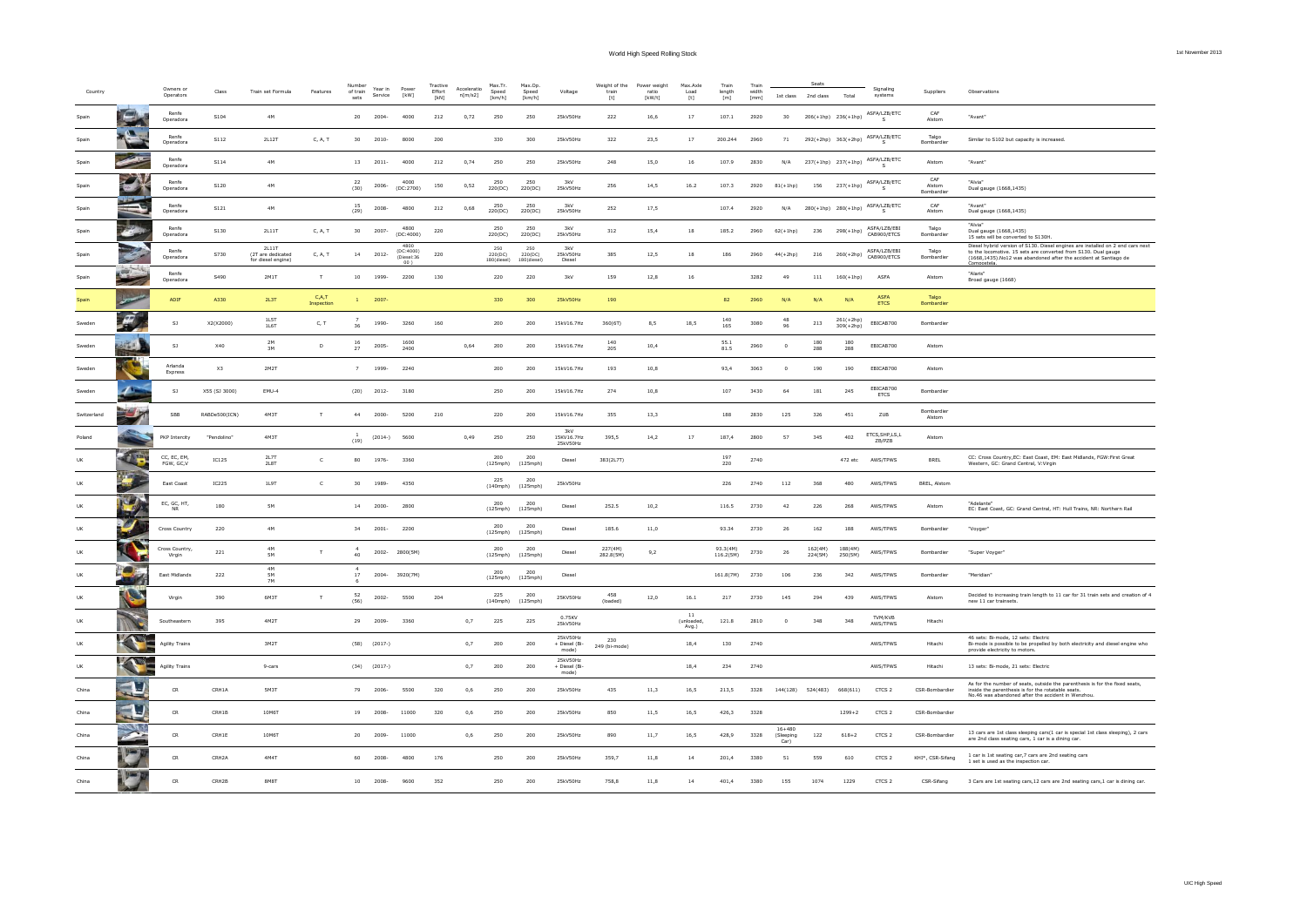| 1st November 2013 |  |  |  |  |  |  |
|-------------------|--|--|--|--|--|--|
|-------------------|--|--|--|--|--|--|

| Country       |                                  | Owners or<br>Operators   | Class                                 | Train set Formula | Features   | Number<br>of train<br>sets      | Year in<br>Service     | Power<br>[kW]     | Tractive<br>Effort<br>[kN] | Acceleratio<br>n[m/s2] | Max.Tr.<br>Speed<br>[km/h] | Max.Op<br>Speed<br>[km/h] | Voltage              | Weight of the<br>train<br>$[t] \centering% \includegraphics[width=0.3\textwidth]{Figures/PN1.png} \caption{The 3D (black) model for the $L^2$-error of the estimators in the left and right. The left and right is the same time. The right is the same time, the right is the same time.} \label{fig:TPN1}$ | Power weight<br>ratio<br>[kW/t] | Max.Axle<br>Load<br>$[t] \centering% \includegraphics[width=0.3\textwidth]{Figures/PN1.png} \caption{The 3D (black) model for the $L^2$-error of the estimators in the left and right. The left and right is the same as in the right.} \label{fig:TPN1}$ | Train<br>length<br>[m] | Train<br>width<br>[mm] | 1st class                | Seats<br>2nd class | Total     | Signaling<br>systems        | Suppliers                                           | Observations                                                                                                                                         |
|---------------|----------------------------------|--------------------------|---------------------------------------|-------------------|------------|---------------------------------|------------------------|-------------------|----------------------------|------------------------|----------------------------|---------------------------|----------------------|--------------------------------------------------------------------------------------------------------------------------------------------------------------------------------------------------------------------------------------------------------------------------------------------------------------|---------------------------------|-----------------------------------------------------------------------------------------------------------------------------------------------------------------------------------------------------------------------------------------------------------|------------------------|------------------------|--------------------------|--------------------|-----------|-----------------------------|-----------------------------------------------------|------------------------------------------------------------------------------------------------------------------------------------------------------|
| China         |                                  | CR                       | CRH2C                                 | 6M2T              |            | 60                              | 2008-                  | 8760              | 264                        |                        | 350                        | 300                       | 25kV50Hz             | 370,8                                                                                                                                                                                                                                                                                                        | 19,5                            | 14                                                                                                                                                                                                                                                        | 201,4                  | 3380                   | 51                       | 559                | 610       | CTCS 2.3                    | CSR-Sifang                                          | 1 car is 1st seating car, 6 cars are 2nd seating cars, 1 car is 2nd<br>seating/dining car<br>1 set is used as the inspection car.                    |
| China         |                                  | <b>CR</b>                | <b>CRH<sub>2</sub>F</b>               | <b>RMRT</b>       |            | 19                              | 2009-                  | 9600              | 352                        |                        | 250                        | 200                       | 25kV50Hz             | 778.9                                                                                                                                                                                                                                                                                                        | 11,6                            | 14                                                                                                                                                                                                                                                        | 401                    | 3380                   | 520<br>(Sleeping<br>Car) | 100                | 620       | CTCS <sub>2</sub>           | CSR-Sifano                                          | 13 cars are 1st class sleeping cars, 2 cars are 2nd class seating cars, 1 car is<br>dining car. No.139 was abandoned after the accident in Wenzhou.  |
| China         | <b>CONTROLL</b>                  | ${\sf CR}$               | CRH3C                                 | $4\,$ M4T         |            | 80                              | 2008-                  | 8800              | 300                        | 0,46                   | 350                        | 300                       | 25kV50Hz             | 425                                                                                                                                                                                                                                                                                                          | 18,7                            | $17\,$                                                                                                                                                                                                                                                    | 200                    | 3260                   | 66                       | 490                | $556 + 1$ |                             | CTCS 2, 3 Siemens, CNR-Tanshang                     | 1 car is 1st class seating car, 6 cars are 2nd seating cars, 1 car is 1st<br>seating/dining car.                                                     |
| China         |                                  | $\mathsf{CR}$            | CRH5A                                 | 5M3T              |            | 107<br>(130)                    | 2007-                  | 5500              | 302                        | 0,6                    | 250                        | 200                       | 25kV50Hz             | 451,3                                                                                                                                                                                                                                                                                                        | 11,0                            | $\!<\!17$                                                                                                                                                                                                                                                 | 211,5                  | 3200                   | 60(112)                  | 562(474)           | 622(586)  | CTCS <sub>2</sub>           | Alstom, CNR-Changchun                               | As for the seat's number, the figure outside the parenthesis is for the fixed<br>seats, inside the parenthesis is for the rotatable seat.            |
| China         | <b>Section</b>                   | <b>CR</b>                | CRH6A                                 | 4M4T              |            |                                 | $(2013-)$ 5520         |                   |                            | 0.65                   | 220                        | 200                       | 25kV50Hz             |                                                                                                                                                                                                                                                                                                              |                                 | 15.5                                                                                                                                                                                                                                                      | 201.4                  | 3300                   |                          | 557                | 1488      | CTCS 2.3                    | CSR-Sifang                                          | CRH6 will be existed. operating speed is under 200km/h.                                                                                              |
| China         |                                  | CR                       | CRH380A                               | 6M2T              |            | 40                              | 2010-                  | 9600              |                            |                        | 380                        | 300                       | 25kV50Hz             |                                                                                                                                                                                                                                                                                                              |                                 | < 15                                                                                                                                                                                                                                                      | 203                    | 3380                   | $12 + 95$                | 373                | 480       | CTCS 2.3                    | CSR-Sifang                                          | 12 seats: "sightseeing". There are other 14 seats for dining car.                                                                                    |
| China         |                                  | <b>CR</b>                | <b>CRH380AL</b>                       | 14M2T             |            | 62<br>(100)                     | $2011 -$               | 21560             |                            |                        | 380                        | 300                       | 25kV50Hz             |                                                                                                                                                                                                                                                                                                              |                                 | < 15                                                                                                                                                                                                                                                      | 403                    | 3380                   | $56+6+76$                | 923                | 1061      | CTCS 2.3                    | CSR-Sifang                                          | 56 seats: business class, 6 seats: "sightseeing".                                                                                                    |
| China         |                                  | $\mathsf{CR}$            | <b>CRH380B</b>                        | $4\,$ M4T         |            | 10<br>(40)                      | $2011 -$               | 9200              |                            |                        | 380                        | 300                       | 25kV50Hz             |                                                                                                                                                                                                                                                                                                              |                                 | ${<}17$                                                                                                                                                                                                                                                   | $200\,$                | 3260                   | $72\,$                   | 528                | $600 + 1$ | CTCS 2, 3                   | CNR-Changchun                                       |                                                                                                                                                      |
| China         |                                  | ${\sf CR}$               | CRH380BL                              | 8M8T              |            | 66<br>(115)                     | $2011 -$               | 18400             |                            | 0,41                   | 380                        | 300                       | 25kV50Hz             |                                                                                                                                                                                                                                                                                                              |                                 | $<17$                                                                                                                                                                                                                                                     | 400                    | 3260                   | $24 + 190$               | 791                | 1005      | CTCS 2, 3                   | CNR-Tanshang, CNR-<br>Changchun                     | 24 seats: business                                                                                                                                   |
| China         |                                  | ${\sf CR}$               | CRH380CL                              | 8M8T              |            |                                 | $(25)$ 2011-           | 18400             |                            |                        | 380                        | 300                       | 25kV50Hz             |                                                                                                                                                                                                                                                                                                              |                                 | $<\!17$                                                                                                                                                                                                                                                   | 428                    | 3358                   |                          |                    | 1004      | CTCS 2, 3                   | CNR-Changchun                                       |                                                                                                                                                      |
| China         |                                  | <b>CR</b>                | CRH380D                               | 4M4T              |            |                                 | $(20)$ $(2012-)$       | 10000             |                            | 0.48                   | 380                        | 300                       | 25kV50Hz             | 462                                                                                                                                                                                                                                                                                                          | 17,6                            | 17                                                                                                                                                                                                                                                        | 215.3                  | 3358                   | $14 + 90$                | 391                | 495       | CTCS 2.3                    | CSR-Bombardier                                      | VIP class: 14 seats                                                                                                                                  |
| China         | <b>Construction Construction</b> | ${\sf CR}$               | CRH380DL                              | 8M8T              |            |                                 | $(60)$ $(2012-)$ 20000 |                   |                            | 0.48                   | 380                        | 300                       | 25kV50Hz             | 934                                                                                                                                                                                                                                                                                                          | 19,2                            | 17                                                                                                                                                                                                                                                        | 428,1                  | 3358                   | $52 + 126$               | 835                | 1013      | CTCS 2, 3                   | CSR-Bombardier                                      | VIP class: 52 seats                                                                                                                                  |
| China         |                                  | CR                       | CIT001                                | <b>5M3T</b>       | Inspection |                                 | 2007                   | 5500              | 302                        | 0,6                    | 250                        | 200                       | 25kV50Hz             |                                                                                                                                                                                                                                                                                                              |                                 | < 17                                                                                                                                                                                                                                                      | 211,5                  | 3200                   | N/I                      | N/A                | N/A       | <b>CTCS 2, 3</b>            | CNR-Changchun                                       | <b>Based on CRH5A</b>                                                                                                                                |
| China         |                                  | <b>CR</b>                | <b>CIT400A</b>                        | 7M1T              | Inspection |                                 | 2011                   |                   |                            |                        | 400                        | 300                       | 25kV50Hz             |                                                                                                                                                                                                                                                                                                              |                                 |                                                                                                                                                                                                                                                           | 201                    | 3380                   | N/I                      | N/A                | N/A       | <b>CTCS 2, 3</b>            | CSR-Sifang                                          | Based on CRH380A                                                                                                                                     |
| China         |                                  | ${\sf CR}$               | CIT400B                               | 6M2T              | Inspection | $\mathbf{1}$                    | 2011                   |                   |                            |                        | 400                        | 300                       | 25kV50Hz             |                                                                                                                                                                                                                                                                                                              |                                 |                                                                                                                                                                                                                                                           |                        |                        | N/A                      | N/A                | N/A       | <b>CTCS 2, 3</b>            | CNR-Tanshang, CNR-<br>Changchun                     | Based on CRH380B and CRH380C                                                                                                                         |
| China, Taiwar |                                  | THSRC                    | 700T                                  | 9M3T              |            | 30<br>(34)                      | 2007-                  | 10260             |                            |                        | 300                        | 300                       | 25kV60Hz             | 503                                                                                                                                                                                                                                                                                                          | 17.6                            |                                                                                                                                                                                                                                                           | 304                    | 3380                   | 66                       | 923                | 989       | ATP                         | H.KHI.NS*                                           |                                                                                                                                                      |
| Japar         |                                  | <b>JRW</b>               | $\overline{0}$                        | 6M                |            | $\circ$                         | 1964<br>2008           | 4440              |                            | 0,33                   | 220                        | 220                       | 25kV60Hz             | 970 for original<br>16-car set<br>(Loaded)                                                                                                                                                                                                                                                                   | 12,2                            | 16                                                                                                                                                                                                                                                        | 150                    | 3380                   | $\Omega$                 | 400                | 400       | ATC                         | $H$ , KHI, KS, NS, TCC*                             | First HS train in the world.<br>Shortened from 16 cars to 6cars for local transportation.<br>Operation finished in 11/2008. 3216 cars were produced. |
|               | <b>Company</b>                   | <b>JRW</b>               | 100                                   | 6M                |            | $\circ$                         | 1985<br>2012           | 5520              |                            | 0,44                   | 230                        | 220                       | 25kV60Hz             | 925 for original<br>16-car set<br>(Loaded)                                                                                                                                                                                                                                                                   | 11,9                            | 15                                                                                                                                                                                                                                                        | 152                    | 3380                   |                          | 394                | 394       | ATC                         | H,KHI,KS,NS,TCC*                                    | Max. speed was 230km/h for V sets.                                                                                                                   |
| Japan         | JR Paris                         | JRE                      | 200                                   | 10M               |            | $\circ$                         | 1982<br>2013           | 9200              |                            | 0,44                   | 240                        | 240                       | 25kV50Hz             | 583                                                                                                                                                                                                                                                                                                          | 14,6                            | 16,4                                                                                                                                                                                                                                                      | 250                    | 3380                   | 52                       | 710                | 762       | ATC<br>DS-ATC               | H,KHI,KS,NS,TCC*                                    | It was 12 cars when introduced. A train set was abandoned after the<br>derailment at Chuetsu Earthquake.                                             |
| Japar         | ÷                                | <b>JRC</b><br><b>JRW</b> | 300<br>300-3000                       | 10M6T             |            | $\circ$                         | 1992<br>2012           | 12000             |                            | 0,44                   | 270                        | 270                       | 25kV60Hz             | 710<br>(Loaded)                                                                                                                                                                                                                                                                                              | 16,9                            | 12                                                                                                                                                                                                                                                        | 402.1                  | 3380                   | 200                      | 1123               | 1323      | ATC<br>ATC-NS               | $\textsf{H},\textsf{KHI},\textsf{KS},\textsf{NS}^*$ | 70 sets had existed.                                                                                                                                 |
| Japan         |                                  | <b>IRF</b>               | 400                                   | 6M1T              |            | $\circ$                         | 1992-<br>2010          | 5040              |                            | 0.44                   | 240                        | 240                       | 25kV50Hz<br>20kV50Hz | 318                                                                                                                                                                                                                                                                                                          | 14,7                            | 12.9                                                                                                                                                                                                                                                      | 149                    | 2947                   | 20                       | 379                | 399       | ATC<br>DS-ATC<br>ATS-P      | KHI.TCC*                                            | For through operation b/w Shinkansen line and improved classical line<br>(Yamagata line). All 12 sets were replaced by E2-2000.                      |
| Japar         | $\mathbf{x}_i$                   | <b>JRW</b>               | 500                                   | 16M               |            | $\circ$                         | 1996-<br>2010          | 18240 or<br>17600 |                            | 0,44                   | 300                        | 300                       | 25kV60Hz             | 688<br>(Loaded)                                                                                                                                                                                                                                                                                              | 26,5                            | 11.7                                                                                                                                                                                                                                                      | 404                    | 3380                   | 200                      | 1124               | 1324      | <b>ATC</b><br>ATC-NS        | H, KHI, KS, NS*                                     | 9 sets had existed                                                                                                                                   |
|               | $\mathbf{x}_i$                   | <b>JRW</b>               | 500-7000                              | 8M                |            | 8                               | 2008-                  | 8800              |                            | 0,44                   | 285                        | 285                       | 25kV60Hz             |                                                                                                                                                                                                                                                                                                              |                                 |                                                                                                                                                                                                                                                           | 204                    | 3380                   | $\Omega$                 | 608                | 608       | <b>ATC</b><br>ATC-NS        | H,KHI,KS,NS*                                        | 8 sets were renovated from 16-car 500.                                                                                                               |
| Japan         |                                  | <b>JRC</b><br><b>JRW</b> | 700<br>700-3000                       | 12M4T             |            | 73                              | 1998-                  | 13200             |                            | 0,56                   | 285                        | 285                       | 25kV60Hz             | 708<br>(Loaded)                                                                                                                                                                                                                                                                                              | 18,6                            | 11.4                                                                                                                                                                                                                                                      | 404.7                  | 3380                   | 200                      | 1123               | 1323      | ATC<br>ATC-NS               | H,KHI,KS,NS*                                        | JRC 50 sets, JRW 700-3000:15 sets, 700:8 sets - moved from JRC to JRW.                                                                               |
| Japan         | <b>See</b>                       | <b>JRW</b>               | 700-7000                              | 6M2T              |            | 16                              | 2000-                  | 6600              |                            | 0,56                   | 285                        | 285                       | 25kV60H2             | 356<br>(Loaded)                                                                                                                                                                                                                                                                                              | 18,5                            | 11.4                                                                                                                                                                                                                                                      | 204.7                  | 3380                   | $\overline{0}$           | 571                | 571       | ATC<br>ATC-NS               | H, KHI, KS, NS*                                     |                                                                                                                                                      |
| Japar         |                                  | <b>JRC</b><br><b>JRW</b> | N700<br>N700-3000<br>N700A(N700-1000) | 14M2T             |            | 103<br>$(110 \text{ by } 2014)$ | 2007-                  | 17080             |                            | 0,72                   | 300                        | 300                       | 25kV60H2             | 715<br>(Loaded)                                                                                                                                                                                                                                                                                              | 23,9                            | 11,4                                                                                                                                                                                                                                                      | 404.7                  | 3360                   | 200                      | 1123               | 1323      | ATC<br>ATC-NS               | H,KHI,KS,NS*                                        | JRC(N700) 81 sets. JRW(N700-3000) 16 sets<br>N700A:13 sets will be introduced to JRC in 2012-2014                                                    |
|               |                                  | <b>JRW</b><br><b>JRK</b> | N700-7000<br>N700-8000                | <b>8M</b>         |            | 30                              | $2011 -$               | 9760              |                            | 0,72                   | 300                        | 300                       | 25kV60Hz             |                                                                                                                                                                                                                                                                                                              |                                 | Approx<br>$\frac{1}{11}$                                                                                                                                                                                                                                  | 204.7                  | 3360                   | 24                       | 522                | 546       | <b>ATC</b><br><b>KS-ATC</b> | $\textsf{H},\textsf{KHI},\textsf{KS},\textsf{NS}^*$ | JRW(N700-7000) 19 sets, JRK(N700-8000) 11 sets                                                                                                       |
|               |                                  | <b>JRK</b>               | 800                                   | 4M2T              |            | 6                               | $2004 -$               | 6600              |                            | 0,69                   | 260                        | 260                       | 25kV60Hz             | 276<br>(Loaded)                                                                                                                                                                                                                                                                                              | 23,9                            | 11.4                                                                                                                                                                                                                                                      | 154.7                  | 3380                   |                          | 392                | 392       | ATC<br>KS-ATC               | $\mathsf{H}^\ast$                                   |                                                                                                                                                      |
|               |                                  |                          |                                       |                   |            |                                 |                        |                   |                            |                        |                            |                           |                      |                                                                                                                                                                                                                                                                                                              |                                 |                                                                                                                                                                                                                                                           |                        |                        |                          |                    |           |                             |                                                     |                                                                                                                                                      |